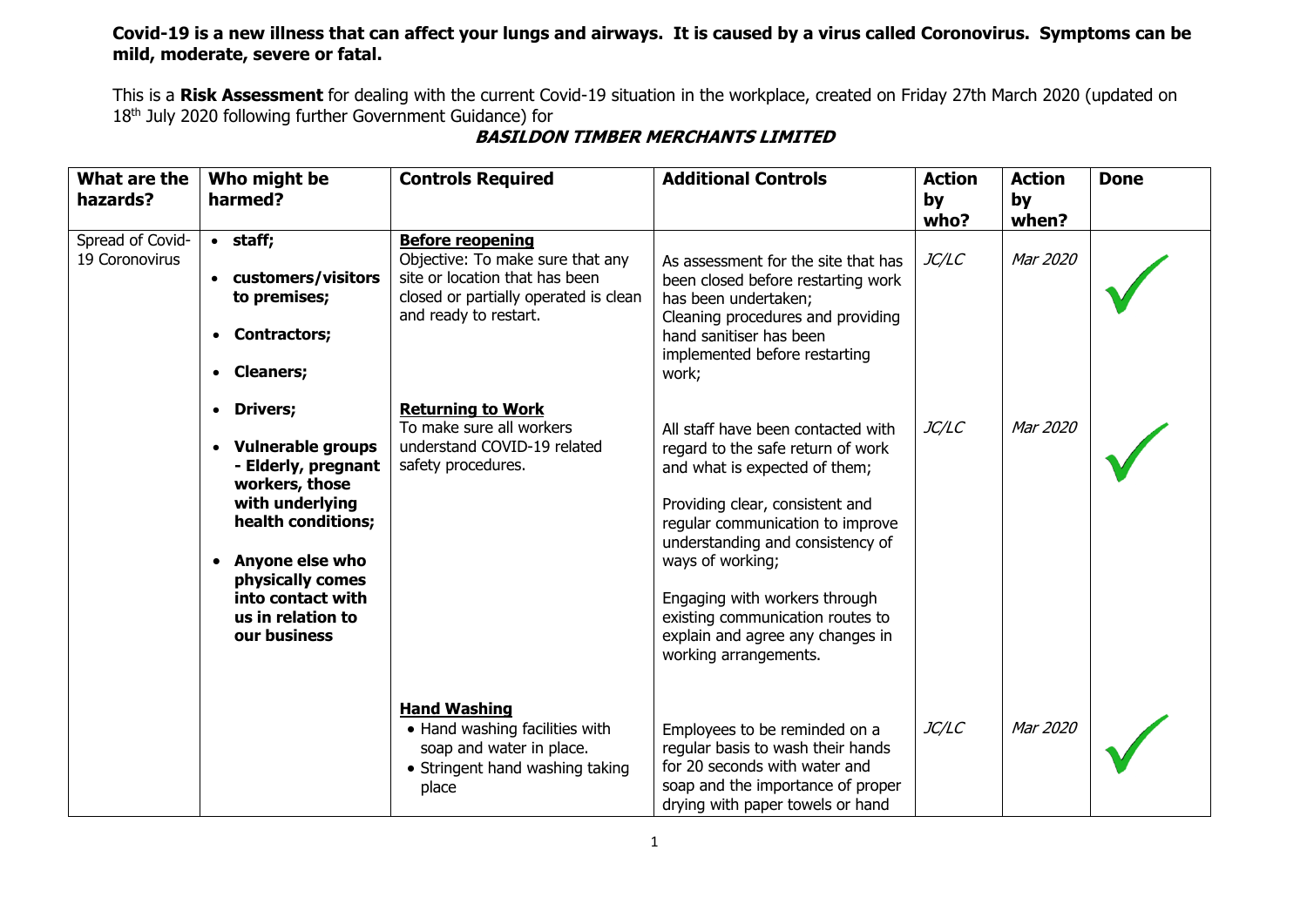| • See hand washing guidance<br>• Drying of hands with disposable<br>paper towels or hand dryer<br>• Gel sanitisers in any area where<br>washing facilities not readily<br>available | dryer. Also reminded to catch<br>coughs and sneezes in a tissue -<br>Follow "Catch it, Bin it, Kill it" and<br>to avoid touching face, eyes, nose<br>or mouth with unclean hands.<br>Tissues will be made available<br>throughout the workplace.<br>Removal of all hand towels and<br>tea-towels from communal<br>kitchens and toilets to avoid<br>sharing the same items. Use of<br>paper towels or hand dryers<br>instead. The UK Government has<br>joined global health experts,<br>including the World Health<br>Organisation (WHO) and the<br>Centres for Disease Control and<br>Prevention (CDC), in approving the<br>use of hand dryers throughout the<br>Covid-19 pandemic. |  |  |
|-------------------------------------------------------------------------------------------------------------------------------------------------------------------------------------|-------------------------------------------------------------------------------------------------------------------------------------------------------------------------------------------------------------------------------------------------------------------------------------------------------------------------------------------------------------------------------------------------------------------------------------------------------------------------------------------------------------------------------------------------------------------------------------------------------------------------------------------------------------------------------------|--|--|
|                                                                                                                                                                                     | To help reduce the spread of<br>Coronovirus (COVID-19) reminding<br>everyone of the public health<br>advice - posters, leaflets and other<br>materials are available for display.<br>Making the toilets for the use of<br>staff only and cleaning regularly.<br>Gel sanitisers and signs clearly<br>marking the need for visitors to<br>sanitise their hands before entering<br>the yard and upon leaving.                                                                                                                                                                                                                                                                          |  |  |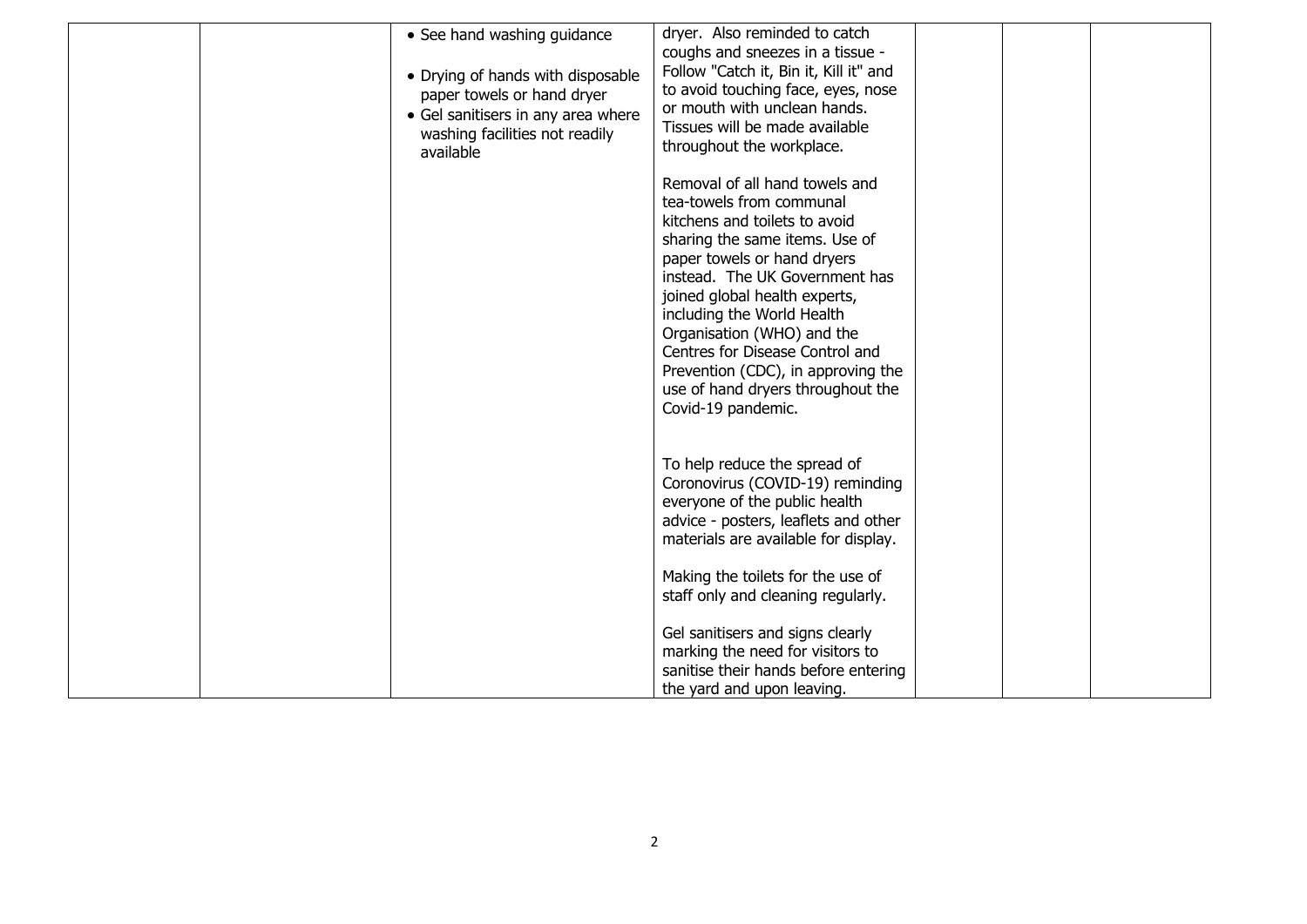|  | <b>Cleaning</b><br>Frequently cleaning and<br>disinfecting objects and surfaces<br>that are touched regularly<br>particularly in areas of high use<br>such as door handles, light<br>switches, reception area, using<br>appropriate cleaning products and<br>methods.<br>To keep the workplace clean and<br>prevent transmission by touching<br>contaminated surfaces. | Checks will be carried out by<br>managers to ensure that the<br>necessary procedures are being<br>followed.<br>A Saturday afternoon clear up and<br>clean is undertaken each week to<br>prepare for the following week to<br>include cleaning and disinfecting<br>objects and surfaces that are<br>touched regularly. Notices clearly<br>stating that people should avoid<br>touching surfaces and products<br>unless absolutely necessary.<br>All external and internal doors to<br>be kept open (where safe and<br>possible to do so - if not a fire risk)<br>so as to avoid touching handles or<br>push plates.<br>Ensuring there are adequate waste<br>disposal bins and rubbish is cleared<br>regularly.<br>Maintaining good ventilation in the<br>work environment, keeping doors<br>open where safe to do so. | JC/LC | Mar 2020 |  |
|--|------------------------------------------------------------------------------------------------------------------------------------------------------------------------------------------------------------------------------------------------------------------------------------------------------------------------------------------------------------------------|----------------------------------------------------------------------------------------------------------------------------------------------------------------------------------------------------------------------------------------------------------------------------------------------------------------------------------------------------------------------------------------------------------------------------------------------------------------------------------------------------------------------------------------------------------------------------------------------------------------------------------------------------------------------------------------------------------------------------------------------------------------------------------------------------------------------|-------|----------|--|
|  | <b>Working at Home</b><br>Reasonable steps to help people<br>work from home by:<br>· discussing home working<br>arrangements;<br>• ensuring staff have the right<br>equipment, for example remote<br>access to work systems;<br>• including staff in all necessary<br>communications;<br>• looking after their physical and<br>mental wellbeing                        | Consideration was taken and<br>discussed with management about<br>staff working from home. Given the<br>nature of the business and the need<br>for staff to be "hands on" in the<br>yard, it was decided the only position<br>that could be worked from home was<br>that of the accounts department.<br>Systems were immediately put in<br>place and remote access set up and<br>checked in order for commencement<br>of remote home working.                                                                                                                                                                                                                                                                                                                                                                        | JC/LC | Mar 2020 |  |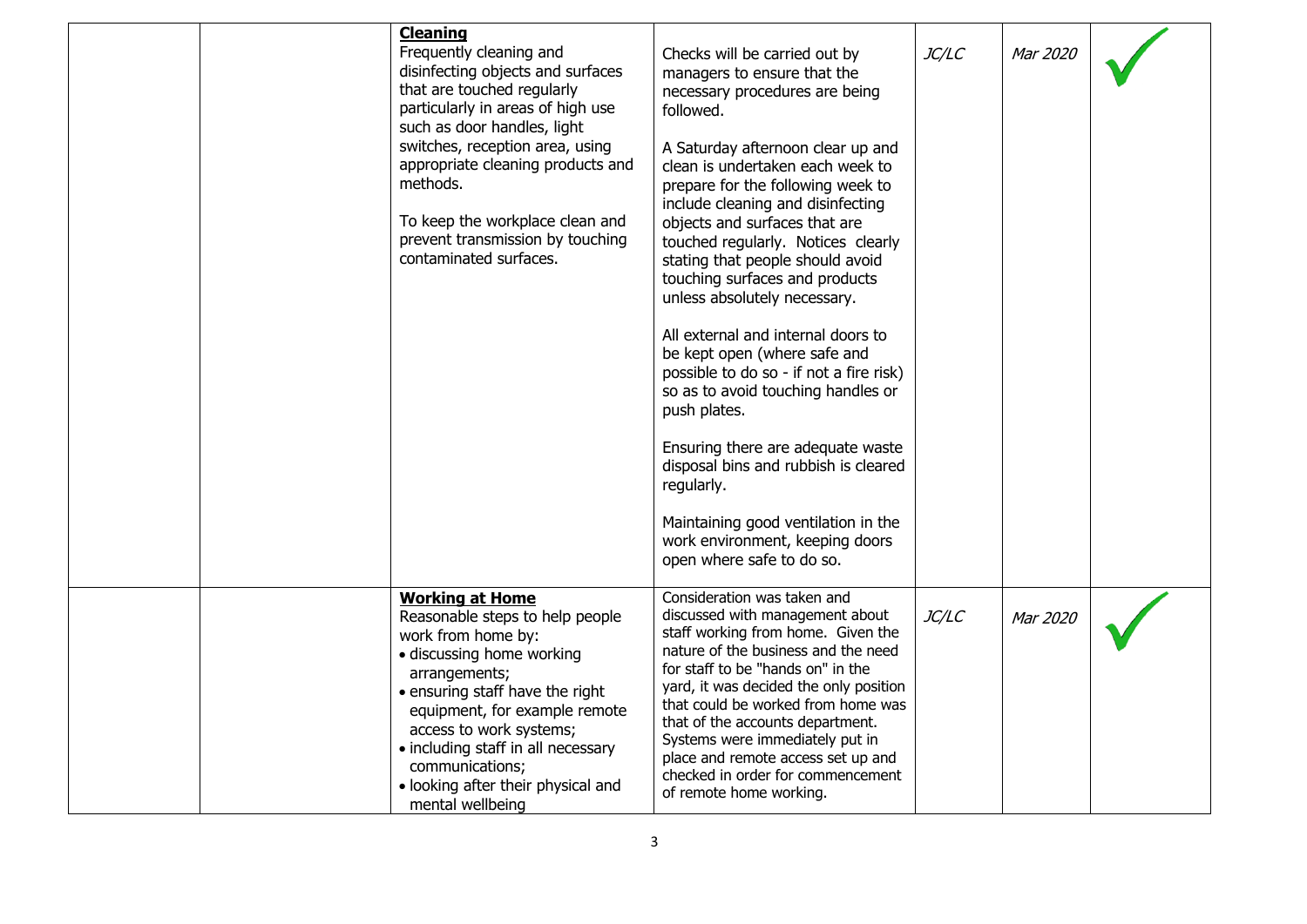| <b>Social Distancing</b><br>Social distancing - reducing the<br>number of persons in any work<br>area to comply with the 2-metre<br>(6.5 foot) gap recommended by the<br>Public Health Agency - this may be<br>reduced or expanded at a later<br>date. | Staff to be reminded of the<br>importance of social distancing<br>both in the workplace and outside<br>of it. Management checks to<br>ensure this is adhered to.                                                                                                                                                                                                                                                                                                                                                                                                                                                                                                                                                                                                      | JC/LC | Mar 2020 |  |
|--------------------------------------------------------------------------------------------------------------------------------------------------------------------------------------------------------------------------------------------------------|-----------------------------------------------------------------------------------------------------------------------------------------------------------------------------------------------------------------------------------------------------------------------------------------------------------------------------------------------------------------------------------------------------------------------------------------------------------------------------------------------------------------------------------------------------------------------------------------------------------------------------------------------------------------------------------------------------------------------------------------------------------------------|-------|----------|--|
| Taking steps to review work<br>schedules including start/finish<br>times, working from home etc.<br>Redesigning processes to ensure<br>social distancing in place.                                                                                     | Management identified working<br>from home is not possible, only for<br>accounts staff so implemented that<br>other staff return to work with full<br>guidance on how to work safely for<br>themselves and others.                                                                                                                                                                                                                                                                                                                                                                                                                                                                                                                                                    |       |          |  |
| Social distancing also to be adhered<br>to in canteen areas and smoking<br>areas.                                                                                                                                                                      | Before staff returning to work,<br>work stations reviewed, equipment<br>looked at and ensured everyone<br>has their own workspace with their<br>own keyboards, telephones and<br>writing equipment. An additional<br>credit card machine was ordered<br>and received so that each<br>workstation has their own unit,<br>thus avoiding sharing of units<br>between staff. Hand sanitiser<br>made available and anti bacterial<br>surface spray and wipes at each<br>work station. Design and fitting of<br>perspex shield right across the<br>counter to protect staff from<br>customers leaning on the counter<br>and getting too close. Side-to-side<br>working to continue.<br>Signage put up to remind workers<br>and visitors of social distancing<br>guidelines. |       |          |  |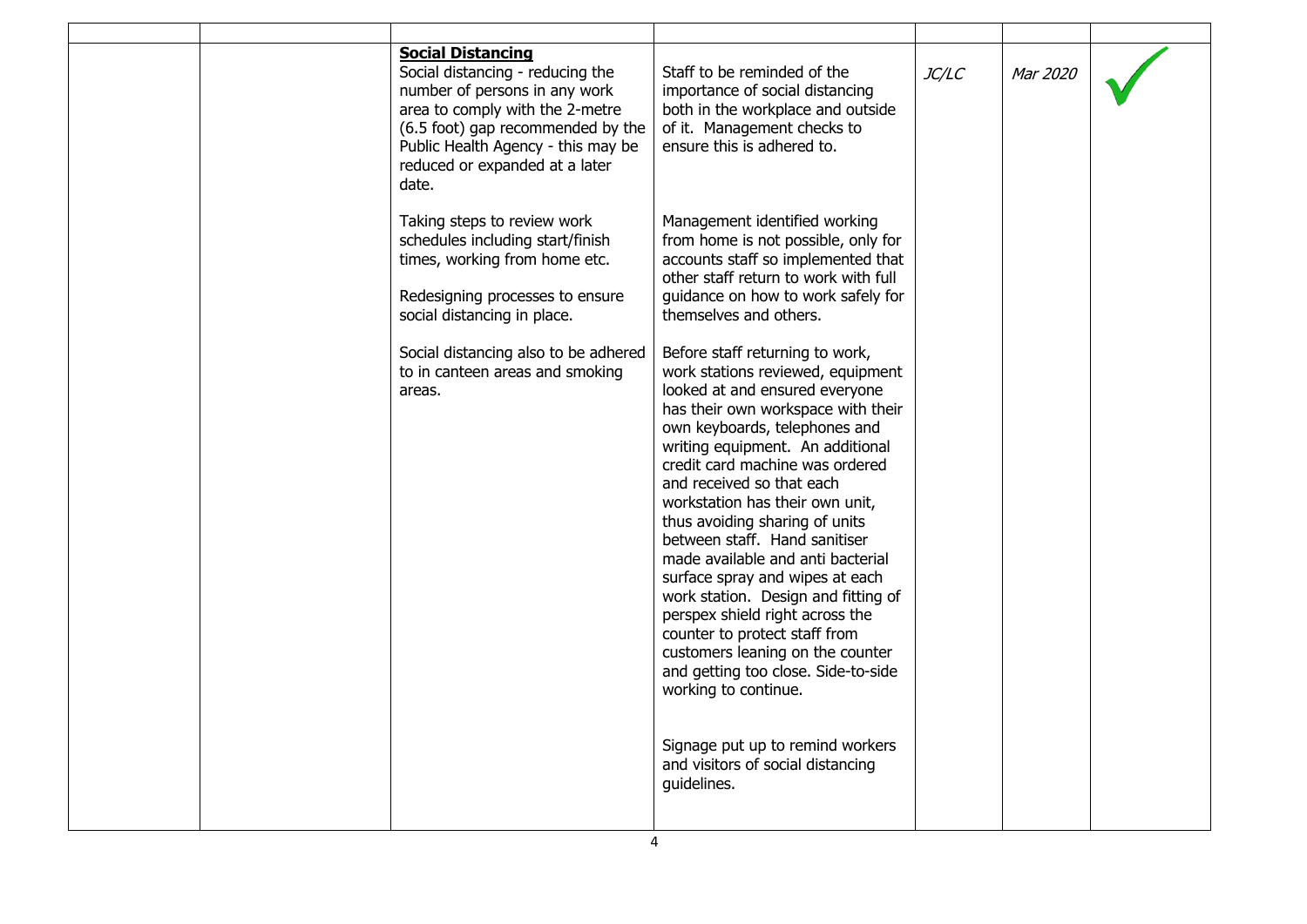|  | Where it's not possible for people<br>to be 2m (or other distance advised<br>by Govt) apart, doing everything<br>practical to manage the<br>transmission risk.<br>Conference calls to be used instead<br>of face to face meetings                                                                 | • Consideration whether the<br>activity needs to continue for the<br>business to operate;<br>• keeping the activity time involved<br>as short as possible;<br>· use of screens or barriers to<br>separate people from each other;<br>· using back-to-back or side-to-side<br>working whenever possible;<br>· staggering arrival and departure<br>times where possible;<br>• reducing the number of people<br>each person has contact with at<br>any one time by only having a set<br>amount of people at the<br>counter/in the yard at any one<br>time<br>Any meetings re-scheduled or<br>where face to face absolutely<br>necessary, risks reviewed.<br>Declining visits from sales reps or<br>other representatives from visiting<br>the yard. |       |          |  |
|--|---------------------------------------------------------------------------------------------------------------------------------------------------------------------------------------------------------------------------------------------------------------------------------------------------|--------------------------------------------------------------------------------------------------------------------------------------------------------------------------------------------------------------------------------------------------------------------------------------------------------------------------------------------------------------------------------------------------------------------------------------------------------------------------------------------------------------------------------------------------------------------------------------------------------------------------------------------------------------------------------------------------------------------------------------------------|-------|----------|--|
|  | <b>Wearing of Gloves</b><br>Where Risk Assessment identifies<br>wearing of gloves as a requirement<br>of the job, an adequate supply of<br>these will be provided. Staff will be<br>instructed on how to remove gloves<br>carefully to reduce contamination<br>and how to dispose of them safely. | Staff issued with gloves for<br>protection of hands when handling<br>heavy items or where splinters may<br>occur.<br>Staff to be reminded that wearing<br>of gloves is not a substitute for<br>good hand washing                                                                                                                                                                                                                                                                                                                                                                                                                                                                                                                                 | JC/LC | Mar 2020 |  |
|  | <b>PPE</b><br>PPE protects the user against<br>health or safety risks at work. It<br>can include items such as safety<br>helmets, gloves, eye protection,<br>high-visibility clothing, safety                                                                                                     | As we are not in a situation where<br>the risk of COVID-19 transmission is<br>very high, our risk assessment<br>reflects the fact that the role of PPE<br>in providing additional protection is<br>extremely limited.                                                                                                                                                                                                                                                                                                                                                                                                                                                                                                                            | JC/LC | Mar 2020 |  |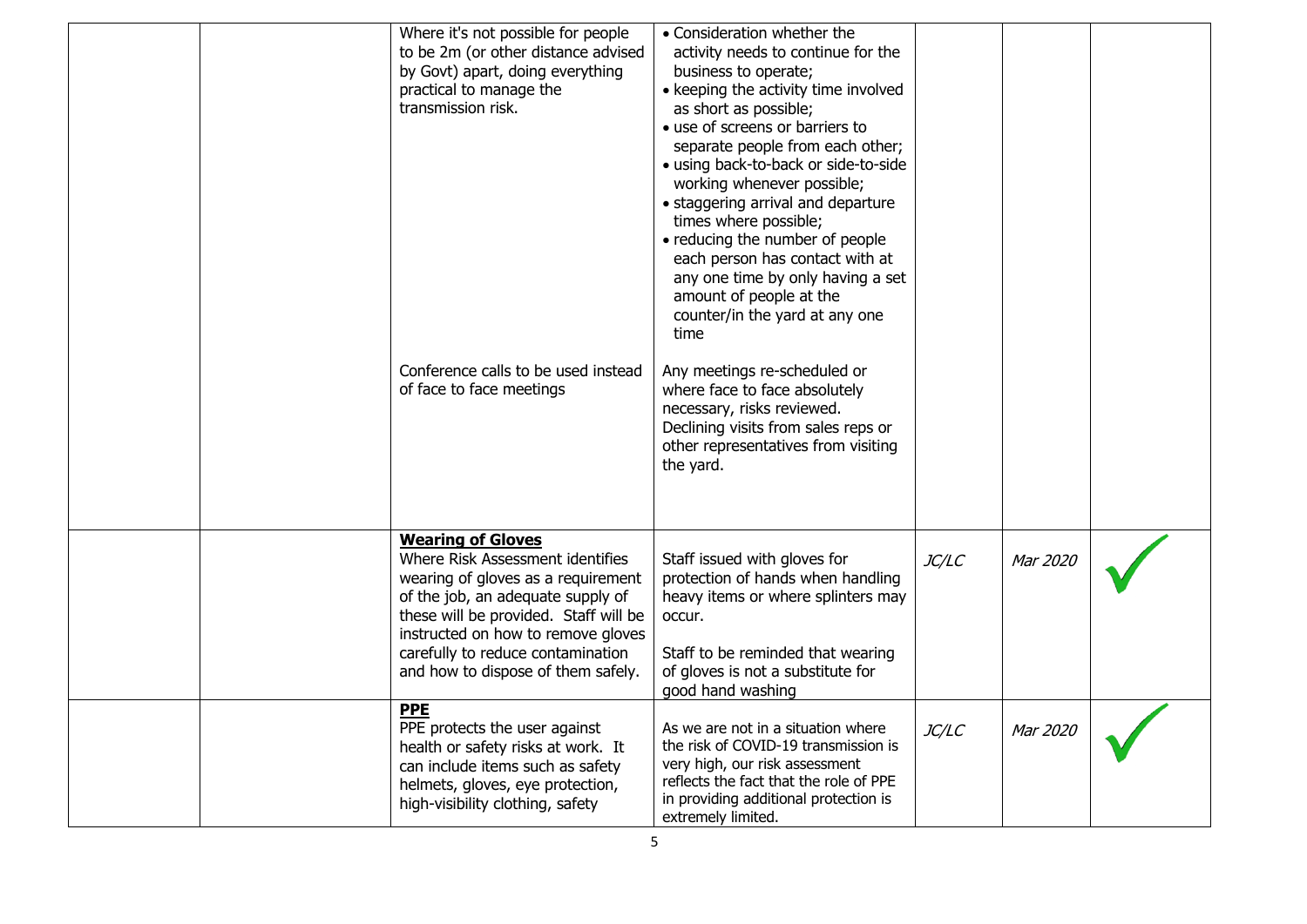| footwear and safety harnesses. It<br>also includes respiratory protective<br>equipment, such as face masks.                                                                                                                                                                                                                                                                                                                                                                                                                                                                                                                                           |                                                                                                                                                                                                                                                                                                                                                                                                                        |              |          |  |
|-------------------------------------------------------------------------------------------------------------------------------------------------------------------------------------------------------------------------------------------------------------------------------------------------------------------------------------------------------------------------------------------------------------------------------------------------------------------------------------------------------------------------------------------------------------------------------------------------------------------------------------------------------|------------------------------------------------------------------------------------------------------------------------------------------------------------------------------------------------------------------------------------------------------------------------------------------------------------------------------------------------------------------------------------------------------------------------|--------------|----------|--|
| Where you are already using PPE in<br>your work activity to protect<br>against non-COVID-19 risks, you<br>should continue to do so.                                                                                                                                                                                                                                                                                                                                                                                                                                                                                                                   |                                                                                                                                                                                                                                                                                                                                                                                                                        |              |          |  |
| Throughout this document, we<br>describe the steps we need to take<br>to manage COVID-19 risk in the<br>workplace. This includes working<br>from home where possible and<br>maintaining social distancing<br>guidelines (2m, or 1m with risk<br>mitigation where 2m is not viable).<br>When managing the risk of COVID-<br>19, additional PPE beyond what we<br>usually wear is not beneficial. This<br>is because COVID-19 is a different<br>type of risk to the risks we normally<br>face in a workplace, and needs to<br>be managed through social<br>distancing, hygiene and fixed<br>working teams or partnering, not<br>through the use of PPE. |                                                                                                                                                                                                                                                                                                                                                                                                                        |              |          |  |
| <b>Face Coverings</b><br>There are some circumstances<br>when wearing a face covering may<br>be marginally beneficial as a<br>precautionary measure. The<br>evidence (WHO) suggests that<br>wearing a face covering does not<br>protect you, but it may protect<br>others if you are infected but have<br>not developed symptoms.<br>However, workers and visitors who<br>want to wear a face covering<br>should be allowed to do so.                                                                                                                                                                                                                 | Staff have been advised that we<br>support their decision in using face<br>coverings and they should use<br>them safely if they choose to wear<br>one.<br>Staff advised to ensure they know<br>the correct way to fit the face<br>covering:<br>wash your hands thoroughly<br>with soap and water for 20<br>seconds or use hand sanitiser<br>before putting a face covering<br>on, and before and after<br>removing it; | <i>JC/LC</i> | Mar 2020 |  |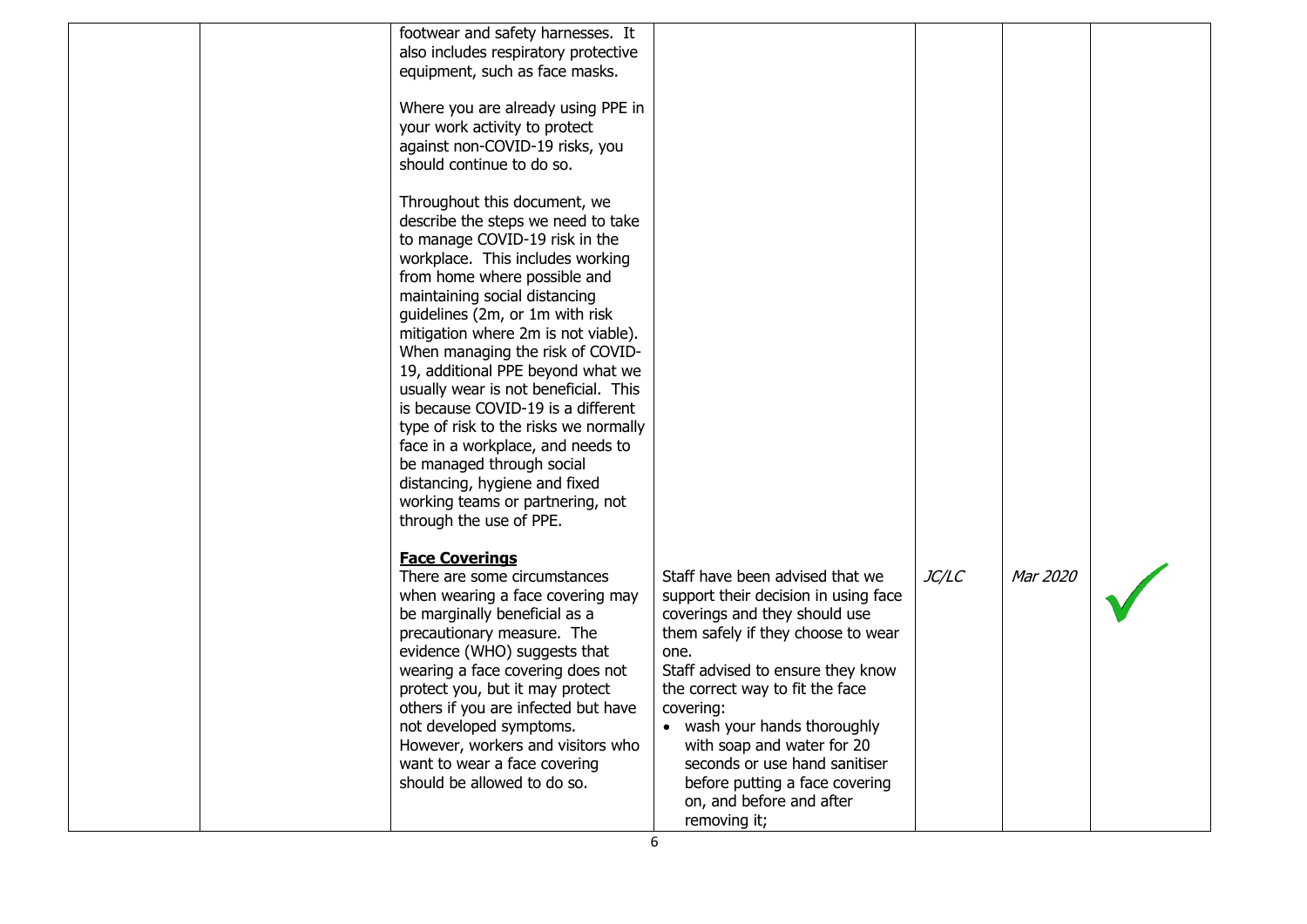|  |                                                                                                                                                                    | • when wearing a face covering,<br>avoid touching your face or face<br>covering, as you could<br>contaminate them with germs<br>from your hands;<br>change your face covering if it<br>$\bullet$<br>becomes damp or if you've<br>touched it;<br>• continue to wash your hands<br>regularly;<br>• change and wash your face<br>covering daily;<br>if the material is washable,<br>$\bullet$<br>wash in line with<br>manufacturer's instructions; if<br>it's not washable, dispose of it<br>carefully in your usual waste;<br>practice social distancing<br>$\bullet$<br>wherever possible<br>You can make face coverings at |              |           |  |
|--|--------------------------------------------------------------------------------------------------------------------------------------------------------------------|----------------------------------------------------------------------------------------------------------------------------------------------------------------------------------------------------------------------------------------------------------------------------------------------------------------------------------------------------------------------------------------------------------------------------------------------------------------------------------------------------------------------------------------------------------------------------------------------------------------------------|--------------|-----------|--|
|  |                                                                                                                                                                    | home. Find guidance on how to<br>wear and make a face-covering on<br>GOV.UK<br>It is important to note that face<br>coverings are not a replacement<br>for other ways of managing risk,<br>including minimising time spent in<br>contact, using fixed partnering for                                                                                                                                                                                                                                                                                                                                                       |              |           |  |
|  | <b>Update on Face Coverings</b><br><b>following Government</b><br><b>Announcement July 2020</b><br>In England, from 24th July 2020,<br>you must by law wear a face | close-up work, and increasing hand<br>and surface washing.<br>Staff have been advised of the new<br>Government legislation with effect                                                                                                                                                                                                                                                                                                                                                                                                                                                                                     | <i>JC/LC</i> | July 2020 |  |
|  | covering in the following settings:<br>• Public Transport<br>Shops and Supermarkets                                                                                | from 24 <sup>th</sup> July 2020 and that they<br>should encourage visitors to<br>comply with the law. Signs have                                                                                                                                                                                                                                                                                                                                                                                                                                                                                                           |              |           |  |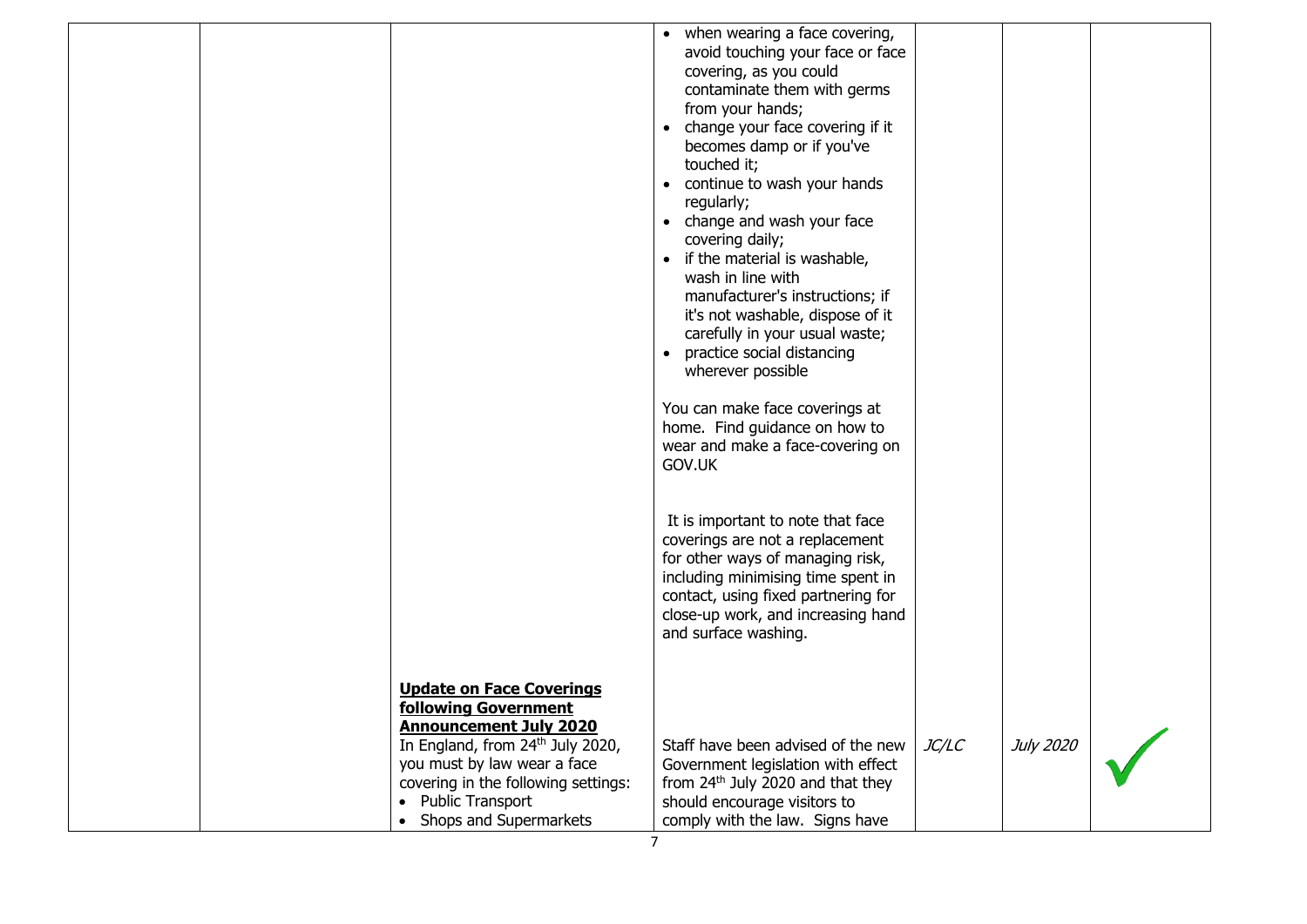|  | Measures can be taken if people do   | been put up at the entrances to     |  |  |
|--|--------------------------------------|-------------------------------------|--|--|
|  | not comply with this law. Shops      | the yard reminding visitors to wear |  |  |
|  | and Supermarkets will be expected    | a face mask.                        |  |  |
|  | to encourage compliance with the     |                                     |  |  |
|  | law (as they would do more           | Staff have been advised that in     |  |  |
|  | generally) and can refuse entry. If  | some circumstances there will be    |  |  |
|  | necessary, the police have the       | exemptions to this rule however     |  |  |
|  | powers to enforce these measures,    | they should not refrain from        |  |  |
|  | including through issuing a fine of  | questioning a visitor who tries to  |  |  |
|  | £100 (halving to £50 if paid within  | enter without a face covering.      |  |  |
|  | $14$ days)                           |                                     |  |  |
|  |                                      |                                     |  |  |
|  | You are also strongly encouraged     |                                     |  |  |
|  | to wear a face covering in other     |                                     |  |  |
|  | enclosed public spaces where social  |                                     |  |  |
|  | distancing may be difficult and      |                                     |  |  |
|  | where you come into contact with     |                                     |  |  |
|  | people you do not normally meet.     |                                     |  |  |
|  |                                      |                                     |  |  |
|  | <b>Exemptions to Face Coverings</b>  |                                     |  |  |
|  | where they are mandatory             |                                     |  |  |
|  | In settings where face coverings     |                                     |  |  |
|  | are mandated in England, there are   |                                     |  |  |
|  | some circumstances, for health,      |                                     |  |  |
|  | age or equality reasons, whereby     |                                     |  |  |
|  | people are not expected to wear      |                                     |  |  |
|  | face coverings in these settings.    |                                     |  |  |
|  | Please be mindful and respectful of  |                                     |  |  |
|  | such circumstances noting that       |                                     |  |  |
|  | some people are less able to wear    |                                     |  |  |
|  | face coverings.                      |                                     |  |  |
|  |                                      |                                     |  |  |
|  | <b>Shop Staff</b>                    |                                     |  |  |
|  | It is not compulsory for shop or     | All staff (drivers included) have   |  |  |
|  | supermarket staff to wear face       | been consulted with about the use   |  |  |
|  | coverings although employers         | of face masks and have all been     |  |  |
|  | should consider recommending         | provided with their own washable    |  |  |
|  | their use where appropriate and      | face mask. They have been           |  |  |
|  | where other mitigations are not in   | advised that when they are not      |  |  |
|  | place. For example, there will be    | behind a screen or other protective |  |  |
|  | times when screens or visors are     | area while at work, and if they are |  |  |
|  | not in use, or when a staff member   | dealing with customers (whether     |  |  |
|  | is in close proximity to people they | the customer is masked or not)      |  |  |
|  | 8                                    |                                     |  |  |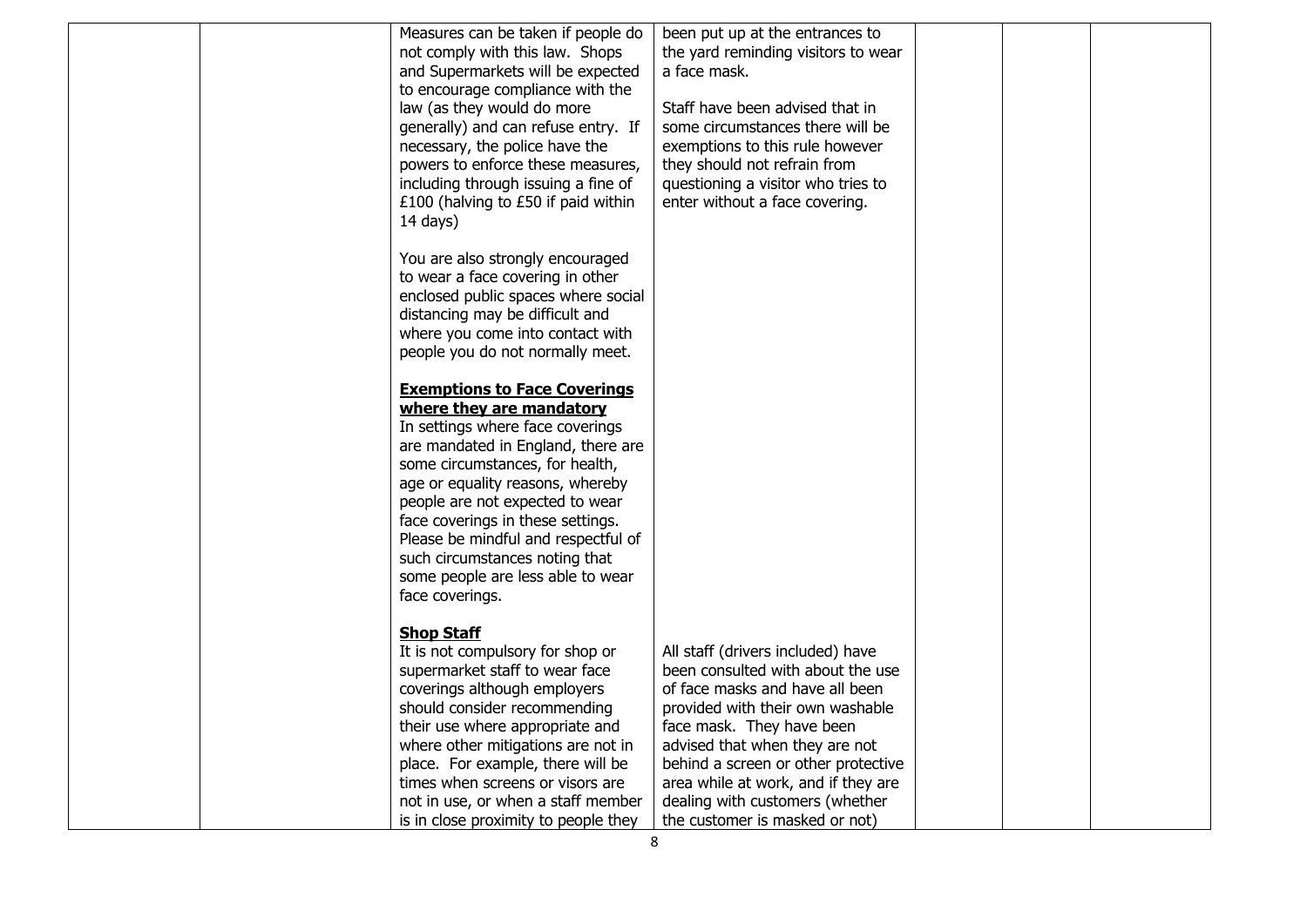| do not normally meet, and so<br>wearing a covering for staff will be<br>beneficial                                                                                                                                                                                                        | they should ensure that their face<br>mask is worn until they are back<br>behind the protective screen.                                                                                                                                                                                                                                                                                                                                   |       |          |  |
|-------------------------------------------------------------------------------------------------------------------------------------------------------------------------------------------------------------------------------------------------------------------------------------------|-------------------------------------------------------------------------------------------------------------------------------------------------------------------------------------------------------------------------------------------------------------------------------------------------------------------------------------------------------------------------------------------------------------------------------------------|-------|----------|--|
| <b>Drivers</b><br>To minimise the contact risk<br>resulting from people in vehicles.<br>To minimise person-to-person<br>contact during deliveries.                                                                                                                                        | Keeping the number of people in<br>the vehicle to a minimum and as<br>distanced within the vehicle space<br>as possible, and using other safety<br>measures such as ensuring good<br>ventilation.                                                                                                                                                                                                                                         | JC/LC | Mar 2020 |  |
| Procedures in place for drivers to<br>ensure adequate welfare facilities<br>available during their work.<br>Persons should not share vehicles<br>or cabs, where suitable distance<br>cannot be achieved.<br>To make sure people understand<br>what they need to do to maintain<br>safety. | Drivers permitted to use face<br>coverings and forms of PPE usually<br>worn. Advised not to share<br>vehicles, if this is avoidable,<br>sanitisation of the vehicle unit is to<br>be done at the end of the shift and<br>before the next person uses the<br>unit.<br>Ensuring delivery and receipt<br>confirmation is contactless where<br>possible avoiding physical contact<br>when handing goods over to the<br>customer.              |       |          |  |
| To keep the workplace clean and<br>prevent transmission by touching<br>contaminated surfaces                                                                                                                                                                                              | Preparing for goods to be dropped<br>off to a previously agreed area to<br>avoid transmission.<br>• Frequent cleaning of work areas<br>and equipment between uses,<br>using usual cleaning products;<br>• Frequent cleaning of objects<br>and surfaces that are touched<br>regularly, including door<br>handles, fuel pumps and vehicle<br>keys, and making sure there are<br>adequate disposal<br>arrangements for cleaning<br>products; |       |          |  |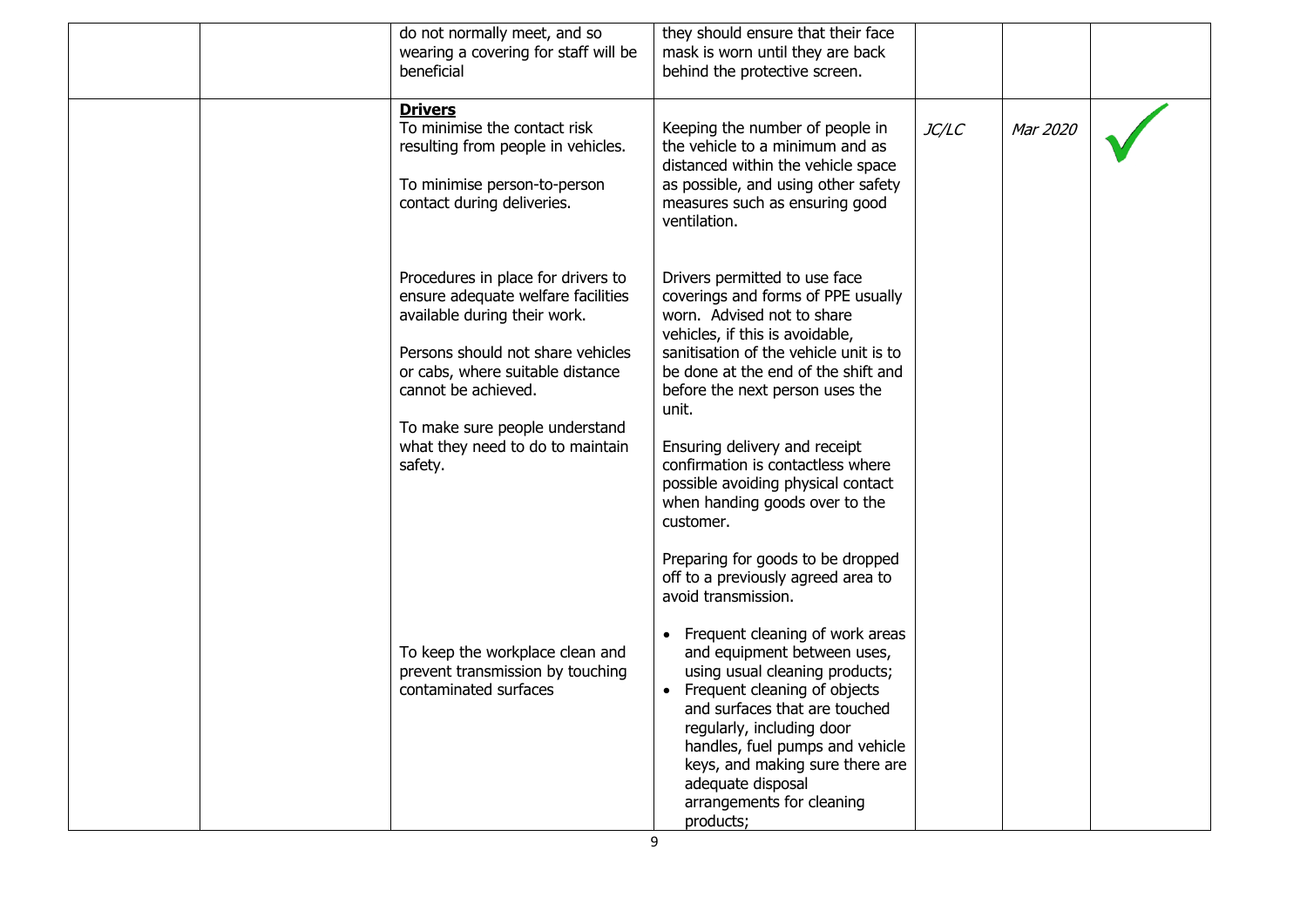|                                                                                                                                                                                                                                                                                                                                                                                                                                                                                                                                                                                                                                                                                                                                                                                                                                          | • Encourage workers to wash<br>hands before boarding vehicles;<br>Retaining sufficient quantities of<br>hand sanitiser/wipes within<br>vehicles to enable workers to<br>clean hands after each<br>delivery/drop off; drivers to<br>inform buyer when supplies are<br>running low;<br>• Clearing work spaces and<br>removing waste and belongings<br>from the vehicle at the end of a<br>shift;<br>Maintaining good ventilation in<br>$\bullet$<br>the work environment, for<br>example, keeping windows or<br>doors open (when the vehicle is                                                                                                                                                                       |              |          |  |
|------------------------------------------------------------------------------------------------------------------------------------------------------------------------------------------------------------------------------------------------------------------------------------------------------------------------------------------------------------------------------------------------------------------------------------------------------------------------------------------------------------------------------------------------------------------------------------------------------------------------------------------------------------------------------------------------------------------------------------------------------------------------------------------------------------------------------------------|---------------------------------------------------------------------------------------------------------------------------------------------------------------------------------------------------------------------------------------------------------------------------------------------------------------------------------------------------------------------------------------------------------------------------------------------------------------------------------------------------------------------------------------------------------------------------------------------------------------------------------------------------------------------------------------------------------------------|--------------|----------|--|
| <b>Symptoms of Covid-19</b><br>If anyone becomes unwell with a<br>new continuous cough or a high<br>temperature, or loss of taste and<br>smell in the workplace, they will be<br>sent home and advised to follow<br>the stay at home guidance and<br>seek a test.<br>Management will<br>maintain regular contact with staff<br>members during this time.<br>If advised that a member of staff or<br>public has developed Covid-19 and<br>were recently on our premises<br>(including where a member of staff<br>has visited other work place<br>premises such as domestic<br>premises), the management team<br>of the workplace will contact the<br>Public Health Authority to discuss<br>the case, identify people who have<br>been in contact with them and will<br>take advice on any actions or<br>precautions that should be taken. | not in use)<br>Management will offer support to<br>staff who are affected by<br>Coronovirus or has a family<br>member affected.<br>Should there be a COVID-19<br>outbreak while in the working<br>environment, John Cordery is the<br>single point of contact (SPOC) who<br>will lead on contacting local Public<br>Health teams.<br>If there is more than one case of<br>COVID-19 associated with the<br>workplace, we will contact our local<br>PHE health protection team to<br>report the suspected outbreak.<br>If the local PHE health protection<br>team declares an outbreak, we will<br>record details of symptomatic staff<br>and assist with identifying contacts.<br>Once provided with the information | <i>JC/LC</i> | Mar 2020 |  |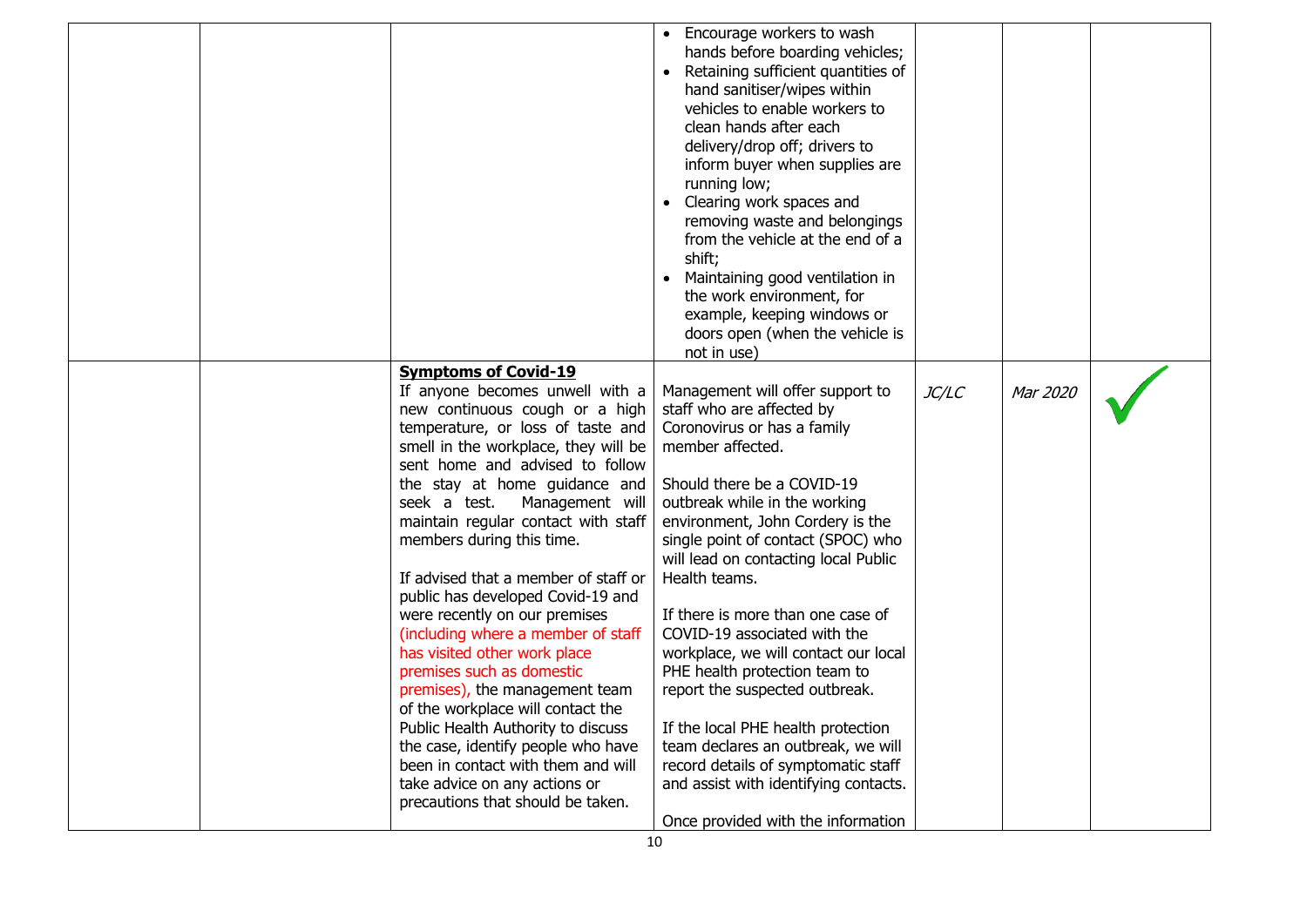|  |                                                                                                                                                                 | about the outbreak management<br>process, we can implement control<br>measures, assist with<br>communication to staff and<br>reinforce prevention messages.                                                                                                   |              |          |  |
|--|-----------------------------------------------------------------------------------------------------------------------------------------------------------------|---------------------------------------------------------------------------------------------------------------------------------------------------------------------------------------------------------------------------------------------------------------|--------------|----------|--|
|  | <b>Ongoing communication and</b><br>signage<br>To make sure all workers are kept<br>up to date with how safety<br>measures are being implemented<br>or updated. | Ongoing engagement with workers<br>to monitor and understand any<br>unforeseen impacts of changes to<br>working environments;                                                                                                                                 | JC/LC        | Mar 2020 |  |
|  |                                                                                                                                                                 | Using simple, clear messaging to<br>explain guidelines using images<br>and clear language, with<br>consideration of groups for which<br>English may not be their first<br>language and those with protected<br>characteristics such as visual<br>impairments; |              |          |  |
|  |                                                                                                                                                                 | Using visual communications, for<br>example signage, to remind staff of<br>procedures;                                                                                                                                                                        |              |          |  |
|  |                                                                                                                                                                 | Communicating either face to face<br>or electronically to get information<br>across.                                                                                                                                                                          |              |          |  |
|  | <b>Mental Health</b><br>Awareness and focus on the<br>importance of mental health at<br>times of uncertainty.                                                   | An open door policy for those who<br>need additional support. The<br>Management will offer whatever<br>support they can to help.                                                                                                                              | <i>JC/LC</i> | Mar 2020 |  |
|  |                                                                                                                                                                 | The Government has published<br>guidance on the mental health and<br>wellbeing aspects of Coronovirus<br>(COVID-19).                                                                                                                                          |              |          |  |